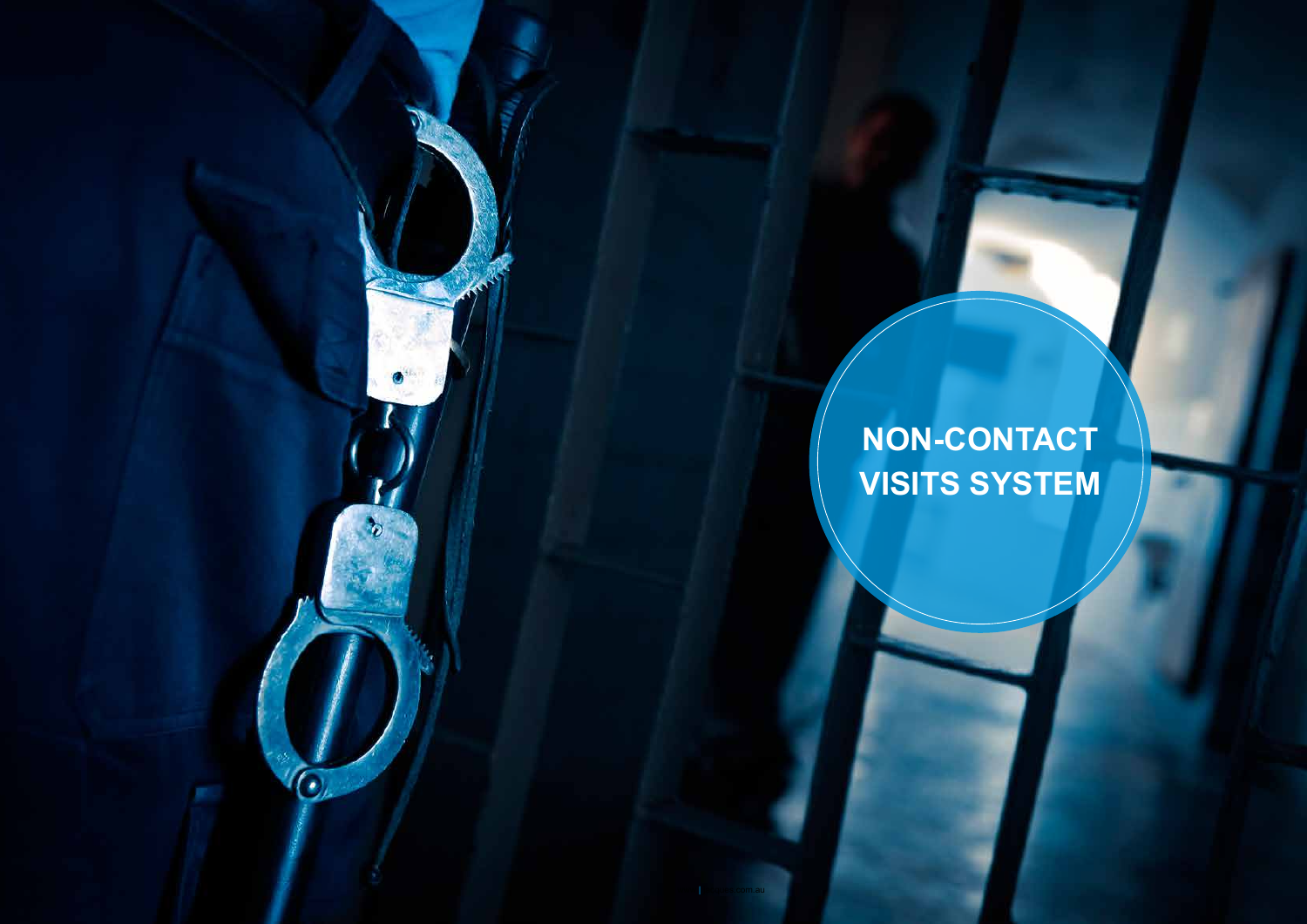

 $\bullet$ 

### **NON-CONTACT VISITS SYSTEM DIAGRAM**

*Fully customisable Non-Contact Visits System GUI*

### **MAIN FEATURES**

- Multiple simultaneous booth conversations running concurrently
- All booth conversations are automatically recorded and ready for instant play back
	-
	-
	-
	-
	-
- Enhanced covert monitoring of any booth conversation
- 
- 
- Vandal resistant audio handset
- Intuitive GUI touchscreen control

## **OPERATIONS VIA TOUCHSCREEN GUI MASTER STATION:**

- Enable/disable booth/s
- Connect/disconnect calls between intercom units in a booth/s
- Monitor conversation in booth/s
- Intrude on conversation in booth/s
- Call booth/s
- 



• Make PA announcements to booth/s

# **NON-CONTACT VISITS SYSTEM**

**Jacques Non-Contact Visits System (NCV) allows prison visitors to communicate with individual inmates with no physical contact. Separated by a glass or perspex barrier, visitors and inmates are able to communicate using a pair of intercom terminals (hands-free or handset options available) on either side, without physical contact. The system simultaneously records all conversations between visitors, inmates and operators.** 

**Communication over intercom booth pairs are supervised using the Non-Contact Visits System graphical user interface (GUI) ensuring ultimate call control and flexibility. The NCV GUI also facilitates group or single endpoint public address announcements, intrusion and instant playback of recorded audio files and call monitoring from any master station within the network, ensuring a cooperative prisoner visiting environment.**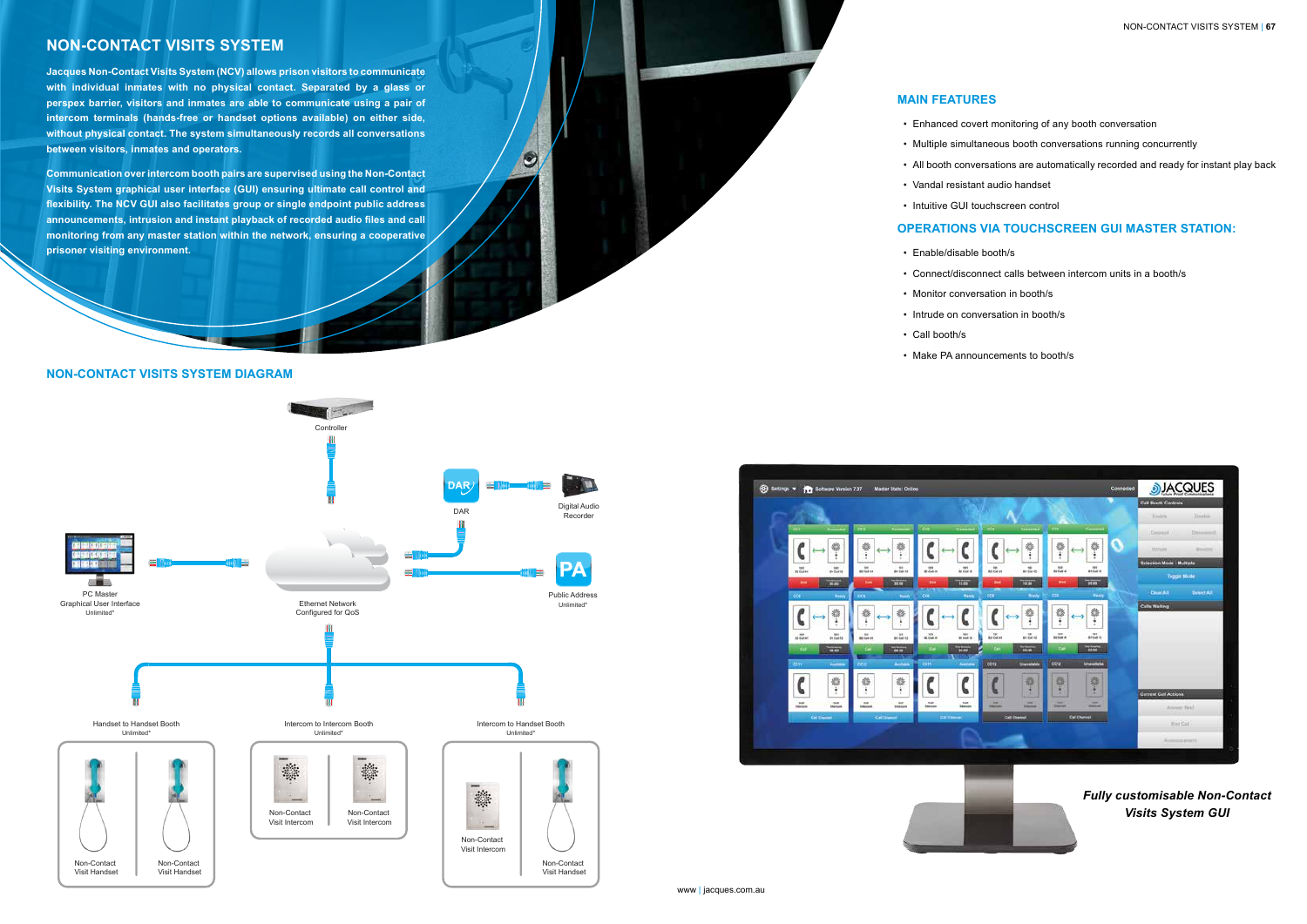# *The NCV system allows prison visitors to clearly communicate with individual inmates while preventing physical contact.*

 $\frac{1}{3}$ 



**NCV IP HANDSET VSL-341H**

PRODUCT CODE 52128

**FEATURES**

Robust vandal resistant handset with armoured cord and anchoring

### **SPECIFICATIONS**

| Speaker (earpiece)           | $1 \times 130 \Omega$                                                                       |
|------------------------------|---------------------------------------------------------------------------------------------|
| <b>Speaker Amplifier</b>     | 50 Hz - 7 kHz (output circuit frequency response -3 dB), 2.5 W                              |
| <b>Max. Acoustic Output</b>  | 115 dB SPL with closed ear coupling<br>1 kHz full scale sine wave and default gain settings |
| Microphone (mouthpiece)      | 1 x 130 $\Omega$ dynamic                                                                    |
| Power Input                  | IEEE 802.3af Power over Ethernet (PoE)                                                      |
| <b>Power Consumption</b>     | 1.8 W max. (1.6 W standby)<br>PoE Class 2 (3.84-6.49) W                                     |
| <b>Operating Temperature</b> | $(0 - 55)$ °C                                                                               |
| <b>Operating Humidity</b>    | $(10 - 95)$ % relative humidity (non-condensing)                                            |
| Cabling                      | 4 pair UTP CAT-5/6, multi-strand, 24 AWG, max. 100 m                                        |
| Dimensions (WxHxD)           | 130 mm x 290 mm x 58 mm (depth excludes handset, cord and cradle)                           |
| Weight                       | 1.55 kg                                                                                     |
| Material                     | 304 stainless steel panel (2 mm)                                                            |
| <b>Finishes</b>              | Linish                                                                                      |
| <b>Environment</b>           | Indoor                                                                                      |
| <b>Vandal Resistant</b>      | Yes                                                                                         |
| <b>Mounting Options</b>      | Flush mount backbox (FWE-1), surface mount backbox (SWE-1)                                  |
| <b>Mounting Holes</b>        | 8 x 5.5 mm Ø screw holes                                                                    |
| <b>Fixings</b>               | 8 x M4 security torx screws                                                                 |